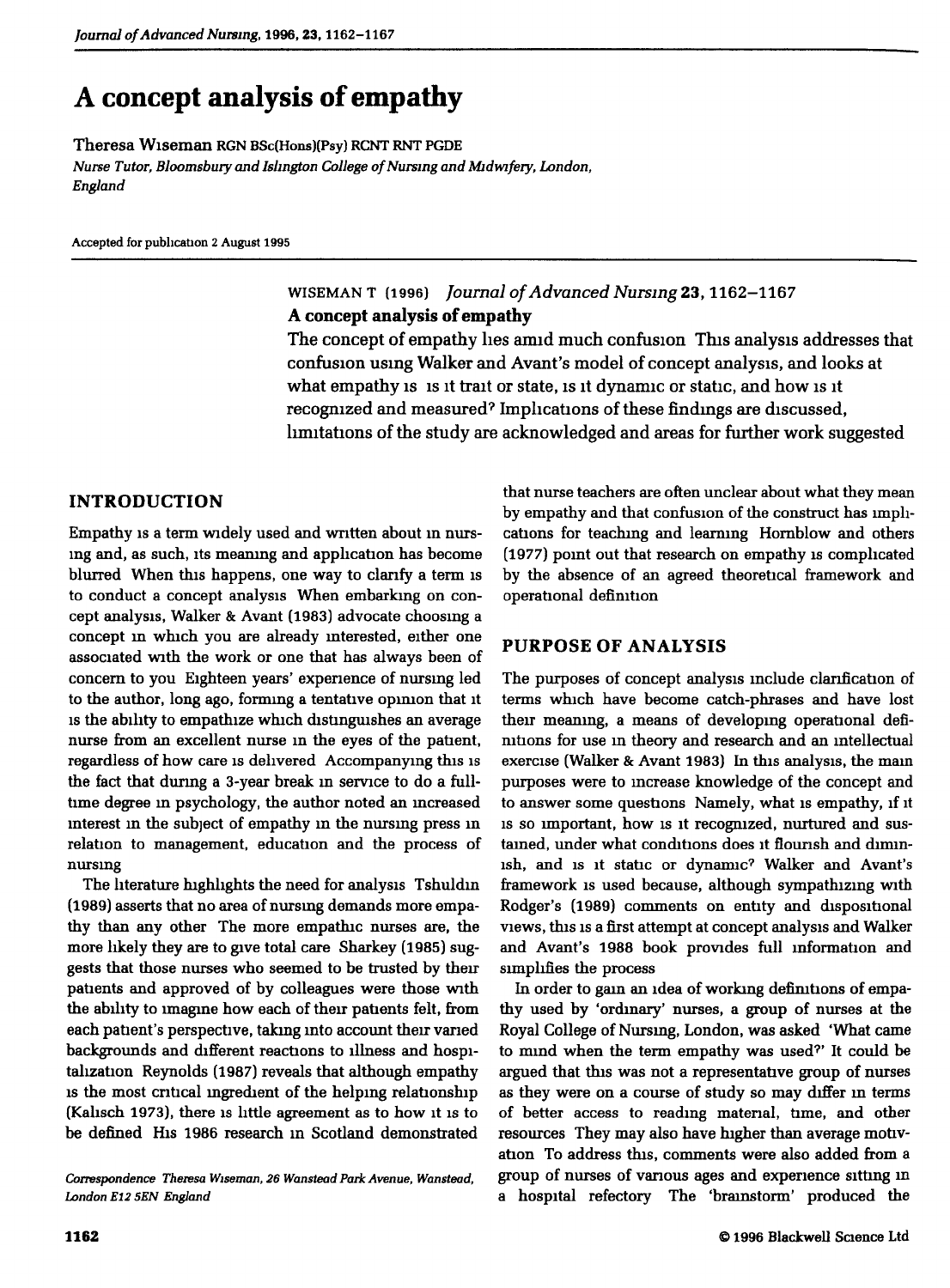following Listening, Caring, Understanding, Valuing, Feeling, Empathy, Non-judgemental, See how others see. Permission

In this paper I will consider the ongins of the word 'empathy' and the dictionary defimtions, examme the broad quahties of empathy as descnbed by Kalisch (1973) and Bumard (1988), address the debate about whether empathy is 'trait' or 'state', consider how researchers define empathy and finally, examine empathy from the patients' point of view

# **DICTIONARY DEFINITIONS**

The Fontana (1988) *Dictionary of Modem Thought* highlights the ongms of the word empathy It was comed by Vemon Lee m 1904 and then employed by E B Titchener, a psychologist, in 1909 as a translation of the German 'Einfuhling' which means 'feeling into' This notion had been developed by Lotze (1908), provoking the Alienation Theory of Brechtm However, this is not the forum to develop this discussion further (see Fontana (1988) *Dictionary of Modem Thought)* The following is the most abstract definition of empathy

Projection (not necessarily voluntary) of the self mto the feehngs of others, into the 'being' of objects or sets of objects, it implies psychological involvement, at once Keat's pain and joy

This suggests that empathy can occur subconsciously as well as consciously, with mammate objects as well as animate, that It mvolves the mind or psyche, and that it can cause pam as well as joy Another definition which mentions inanimate objects is m *Chambers 20th Century Dictionary* (1983 p 325)

the power of entenng into another's personality and lmagmatlvely experiencing his expenences, the power of entenng mto the feelmg or spirit of somethmg (especially a work of art) and so appreciate it fully

Here one gets the notion of a strength rather than a weakness, and the idea of valuing from 'appreciate it fully' *The Longman Dictionary of Psychology and Psychiatry* (1984) emphasizes the objectivity and interpretation aspect

the objective awareness of another person's thoughts and feelmgs and their possible meanings One who empathizes sustains his objectivity and separate feehngs even when confronted with disturbing psychological material

Two nursing dictionaries were then consulted Saunders (1989) *Encyclopedia and Dictionary of Medicine, Nursing and Apphed Health* pomts to the understanding component and compares empathy with sympathy

Intellectual and emotional awareness and imderstandmg of another person's thoughts, feelmgs and behaviour, even those that are distressing and disturbing Empathy emphasises understanding, sympathy emphasises sharing of another's feelings and expenences

*Mosby's Medical and Nursmg Dictionary* (1986) highlights the understandmg and significance of the person and the importance of empathy for psychotherapy

The ability to recognise and to some extent share the emotions and states of mmd of another and to understand the meaning and significance of that person's behaviour It is an essential quality for effective psychotherapy Compare with sympathy, which is an expressed mterest or concem regarding the problems, emotions or states of mmd of another

# **LITERATURE REVIEW**

The literature concerning empathy shows a wide range of use of the word, from broad to specific Apart from dictionary defimtions, five of which were selected, a literature search gave 53 references All these references were examined but consensus led to 33 bemg used in this article The five dictionary definitions are important to begin the analysis as each contains differing elements which come out in the hterature

Early theonsts and wnters saw empathy as a trait or charactenstic which was stable and could he measured but not taught Among these are Cronhach (1955), Hogan (1969), Smither (1977) and more recently, Astrom et *al* (1991) Cronbach and Hogan devised personahty tests to test for empathy These authors define empathy as a personality attnbute mvolvmg the capacity to respond emotionally, cognitively and communicatively to other persons without the loss of objectivity From this definition, it can be seen that the quahties of empathy mirror the other theonsts but the denvation is different Latterly, theonsts see empathy as havmg both 'trait' and 'state' components

Williams (1989) maintains that people have a tendency to expenence empathy that may or may not be actualized in any specific situation Her research investigated the relationship between empathy and burnout, tentatively suggesting that they may represent opposite poles of the same underlying construct However, no support for a polar relationship was foimd Sharkey (1985) asks why so few nurses with the abihty to empathize actually use it She suggests that nurse traimng damages the innate ability of the tramee to empathize

## **Confusion**

As noted earlier, some wnters seem very specific and clear, about what empathy is whilst others (the minonty) are unclear, and the concept can easily be confused with other terms, such as sympathy or communication Among the latter are Smith (1985), Assimacopoulos (1987) and Wilson-Bamett (1988) Smith (1985, p 5) says empathy is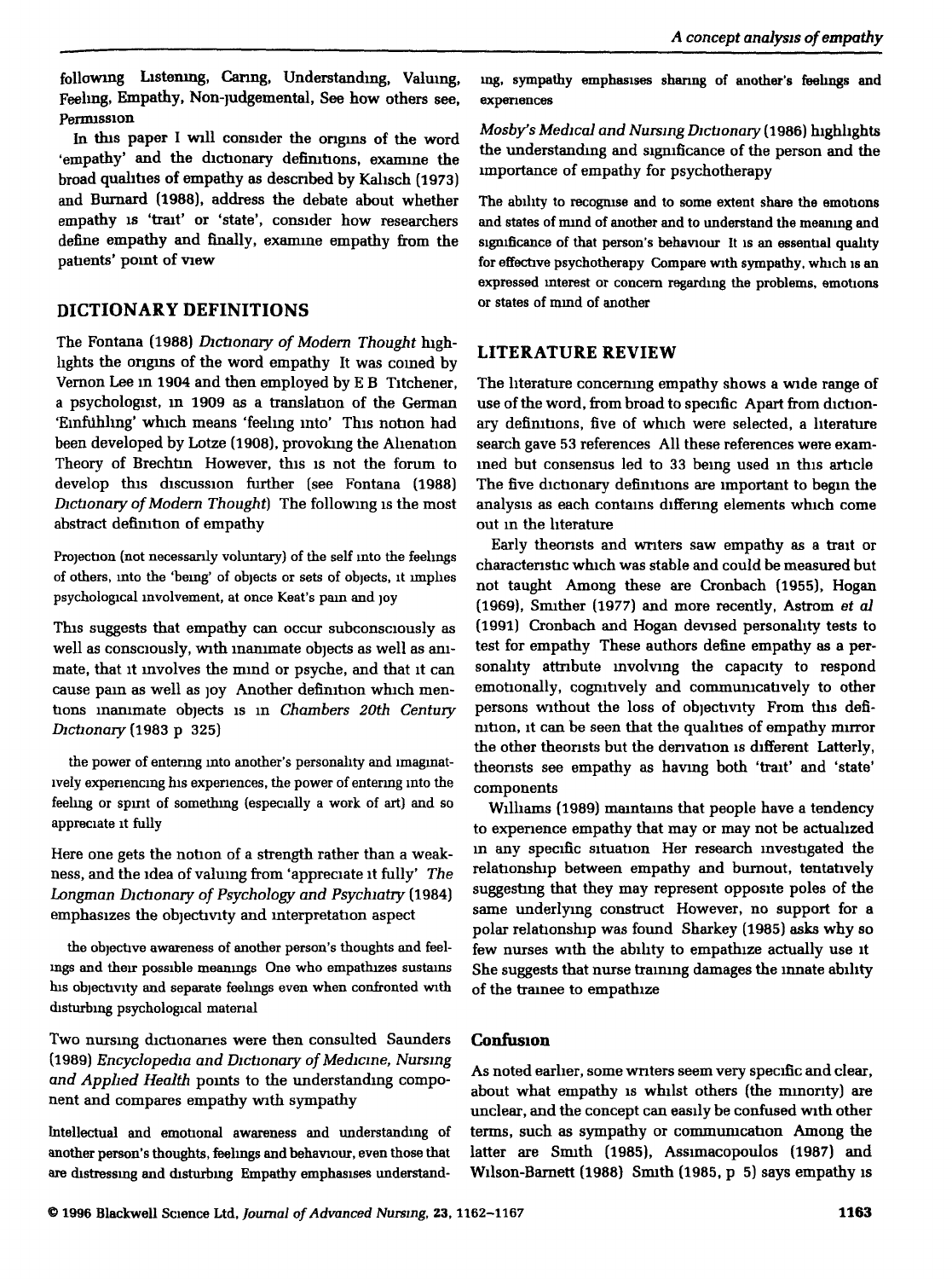'knowing what the other person is suffenng because you can imagine yourself in similar circumstances or because you have had similar expenence' The reader could easily be forgiven for confusing this with sympathy Assimacopoulos (1987) also confuses empathy with sympathy and Wilson-Bamett asserts that nurses who talk less are perceived as bemg more empathic

Bumard (1988) defines empathy as the ability to see the world as another person sees it or to enter mto another's frame of reference One attempts to set aside one's own perception of thmgs in order to think the way the other person thinks or feel the way they feel Bumard distinguishes empathy from sympathy Sympathy involves 'feeling sorry' for the other person or imagining how we would feel if we were expenencmg what is happening to them Empathy differs m that we try to imagine what it is like being that person and experiencing things as they do, not as we would

Bumard (1988) sees empathy as the key to understanding and, as such, a vital skill for nurses to leam He explains that the skill of empathy involves two related processes One is attempting to view the world as the patient does and the other is attemptmg to identify the personal theory that guides patients m their everyday expenence Because Bumard sees empathy as a skill, he concentrates on methods of developing empathy for climcal and educational staff

Kalisch (1973) asserts that empathy must involve current feelings of a person, not the feelmgs of yesterday or the day before She states that it is the ability to enter mto the life of another person, stressing the importance of the perception of feelmgs bemg accurate Kalisch also compares empathy to sympathy, explaining that m empathy helpers borrow their clients' feelmgs m order to understand them, but are always aware of their separateness In her definition of empathy, Kalisch (1973) does not include the communication of understanding, but does not state that when empathy is communication, it forms the basis for a helping relationship She views empathetic perception and communication as a state m terms of levels or categones rather than an 'all or nothmg' charactenstic

#### **Three components**

Rogers (1957) descnbed empathy as having three components affective (sensitivity), cognitive (observation and mental processing), and communicative (helper's response) LaMonica (1981) highlights the commumcation aspect of empathy She defines empathy as sigmfymg a central focus and feehng, with and m the chent's world It mvolves accurate perception of the chent's world by the helper, commumcation of his/her understandmg to the chent, and the chent's perception of the helper's understanding LaMonica and others (1976) showed that nurses initially scored low m empathy hut this level mcreased

following a staff development programme Truax & Millis (1971) asserted that nurses are generally low m empathy compared to other professional groups Situational factors have been found to affect the level of empathy expressed (Olsen & Iwasiw 1989)

Carkhuff (1969) was one of the first theonsts to assert that if empathy was a state, it was dynamic and therefore could be measured on different levels He suggested that empathy is employed when one mdividual hears and understands another It mvolves 'crawhng inside another person's skin' and seeing the world through his/her eyes It mvolves expenencmg the world as if you were that person Carkhuff (1969) stressed the commimication of empathy and devised a scale to measure empathy on five levels based on the response, whether the feehng was acknowledged or not, surface feehngs refiected and the interpretation of underlying feeling communicated Other theonsts who have also devised scales include Gazda (1973) and LaMomca (1981)

### **TEACHING EMPATHY**

As the consensus is that empathy is a skill which is crucial to the helping relationship, many authors discuss methods of teaching empathy most effectively (Layton 1979, Bumard 1987, Cox 1989, Morath 1989 and Tshuldm 1989) Bumard (1987) suggests that before nurses can understand and explore a patient's perspective, they must explore their own perspective Self-awareness, therefore, is a prerequisite to empathy Bumard identifies other skills necessary for empathy including the ability to listen, to offer free attention and to suspend judgement Tshuldm (1989) highhghts self-awareness, communication skills, especially listening, perception of feelings withm self and others and hidden feelmgs, emd not judgmg others

The literature makes very little mention of the client's views on empathy Rogers (1957) states that bemg understood is the most basic human need, and it is only by being understood and accepted that individuals are able to change and grow Although there is literature to show that empathy affects the helping relationship, there is a lack of reference to the client's pomt of view Engledow (1987), a nurse, identifies empathy as being vital to her if she were a patient Many studies do not even use patient assessment of empathy This is clearly a deficit in the literature which needs to be addressed

### **DEFINING ATTRIBUTES**

Having examined the literature, the next step according to the Walker & Avant (1988) model is to identify 'defining attnbutes' A defining attnbute is something which has to be present for the concept to occur Each charactenstic evident from the hterature is discussed and either accepted or rejected as a defining attribute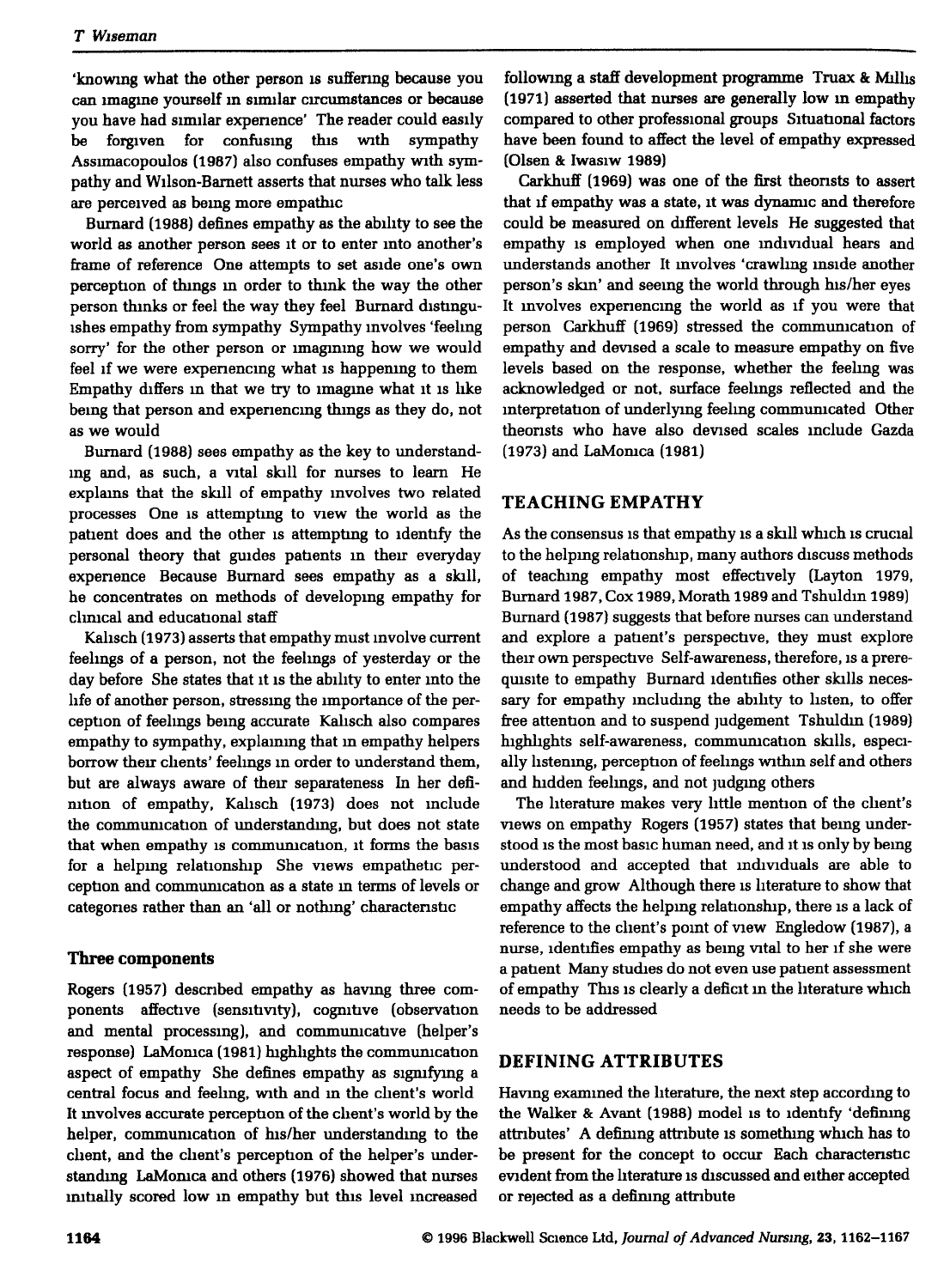#### *Trait or state*

This was rejected as a defining attribute because empathy occurs regardless of whether it is a state or trait The hterature points to empathy being both People have a disposition to be empathic, but whether they are or not depends on situational factors

#### See *the world as others see it*

All 53 references without exception included this as a charactenstic of empathy Two of the dictionary defimtions proposed that 'others' could mean an object rather than a person This was accepted as a defining attribute. without this empathy cannot occur

#### *Understand another's current feehngs*

All references included understanding another's feehngs, which was accepted as an attnbute Some wnters, among them Kalisch (1973), stress the importance of current feelmgs because perceptions had to be accurate This part of the charactenstic was rejected hecause if a person is relatmg an instance about how they felt m the past, it is still possible to be empathic and acknowledge the feelings of the past even though they do not feel that way at present

## *Non-judgemental*

Most references (40) highlight ohjectivity as a component of empathy Rogers (1957) redefines this mto nonjudgemental Although It could be argued that, if the other attnbutes were present (that is, seeing the world as others see it and understanding the feelmgs of others), this would automatically be present also The author consulted many colleagues as to this attnbute because some argued that one could understand but still be judgemental This was accepted because of its importance, but is more tentative than the other attributes

## *Communicate the understanding*

Commumcation of understanding seems vital if empathy IS to be felt Although early works do not include this, it does seem implicit All tools for measuring empathy mclude communication of imderstandmg, so this was regarded as an attnbute

## **Summary of defining attributes**

- **1** See the world as others see it
- 2 Non-judgemental
- 3 Understandmg emother's feelmgs
- 4 Commumcate the understandmg

**MODEL AND BORDERLINE CASES**

tenze archetypes and deviations This will help the reader to clanfy the concept

#### **Model case**

Ann, who is 35 years old, has two children and is suffenng from cancer of the ovary, went to see a counsellor The counsellor, a 50-year-old man, listened to Ann as she described her background and how she had been taking her anger about her illness out on the children By what he said and how he acted, Ann knew that he understood how she felt, and did not blame her for being angry This IS a model case because it contains all the attnbutes Even though Ann and the counsellor have very different 'terms of reference', he listens to what she says, sees the situation from her point of view, is not judgemental and is able to communicate that imderstandmg to her

#### **Borderline case**

It was Joe's first day back at school since his father had died At break-time, he was in the classroom crymg His teacher came in, listened to how he felt but said nothing He thought she understood, but she did not say anythmg, he wished his father was there

This IS a borderline case because the teacher listens to Joe and he thinks she understands that he is upset about his father and is a 'cry baby' But he is not sure, as she did not say anything It leaves him feeling uncertain about the mteraction and wishmg for secunty

## **Related case**

Beth was upset, she had been forbidden to go out as she had been consistently late home She was gomg to miss a dance which everyone was going to attend Kathryn said, 'Poor Beth, I know how you feel I had to miss an important dance when I was your age because I'd npped my dress and had nothing to wear'

This is a related case of sympathy Kathryn sees Beth is upset over missing the dance, and thinks she would feel the same In fact, she remembers a time when exactly that happened and she was upset Kathryn is getting the initial feehng Beth is expressing But she is mterpretmg it from her own background and expenence so she misses completely what it means to Beth Although Beth senses the warmth of the mteraction, she does not get any feehngs of understanding, though there does not appear to be any judging

#### **Contrary case**

At this stage. Walker and Avant (1988) advise demonstrating a model case and several borderlme cases to charac-

Mrs Jones felt desperate and told the nurse she could not go on with life 'Oh, don't be silly,' the nurse replied 'You've got a lot to live for'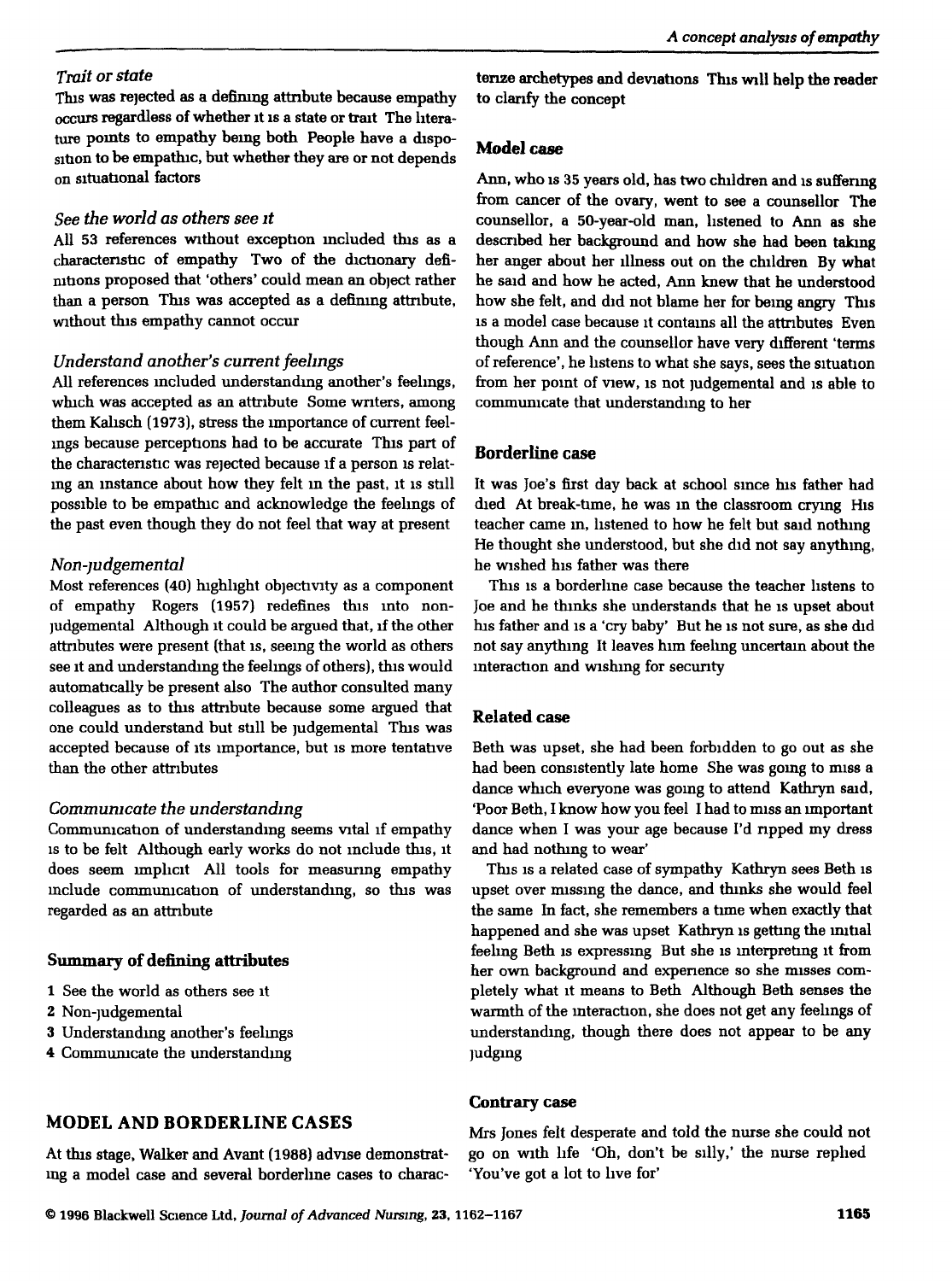This is a contrary case as there is no acknowledgement of how Mrs Jones is feeling The nurse does not attempt to see the world through Mrs Jones' eyes She is judgemental and does not communicate any understandmg Mrs Jones IS left feelmg remonstrated It took a lot for her to voice her desperation, she knew nobody would understand and that she was not worth bothermg about

Once the model cases have been identified, the next step IS to specify the charactenstics present whenever the event occurs These are the antecedents (the required charactenstics needed before the concept occurs) and the consequences (the product of the concept occumng)

#### **Antecedents**

This area was quite difficult to identify as there was confusion as to whether antecedents apphed to an mcidence of empathy or the skill of empathy It was decided to address both Before empathy occurs there has to be (a) an interaction mvolvmg communication of a feeling, and (b) hstemng on both sides, one to the feelings and thoughts of the 'empathee' and the other to empathy being conveyed

There was consideration of whether a conscious desire to empathize was an antecedent, but this was rejected as It could not account for mstances where empathy is subconscious and not desired Self-awareness was also considered as an antecedent as many programmes teachmg empathy begin with self-awareness This was rejected because some people are naturally empathic (the trait aspect) without bemg necessanly self-aware

#### **Consequences**

The consequences of an empathic interaction is that 'empathees' have a hasic need to be understood satisfied, they feel valued and more ready to understand themselves and change The person bemg empathic feels satisfied because he/she senses they have been of help and fulfilled the need to be useful to others

The last stage of the model is to identify what phenomena demonstrate the occurrence of the concept The empmcal referents determine when the concept has occurred, so can be used as a measure They may be similar or identical to the defining attnhutes Indeed, m this analysis they are the same

#### **Empincal referents**

Empincal referents are (a) the abilify to listen, (b) the ability to take on another's term of reference, (c) the ability to understand and not judge, and (d) the ability to communicate that understanding

#### **DISCUSSION**

Reading through the hterature, confusion has occurred because of the trait/state argument and the absence of a working definition of empathy However, there does now appear to be consensus that a person may have a disposition to be empathic (trait) but whether she/he is depends on a number of factors (state) The research question determines which element of empathy is examined, whether it be the subject's disposition or the mcidence of empathy, how often empathy occurs or the quality of the interaction

It is the latter aspect which caused the author some difficulty Most research is quantitative and the existing tools which measure empathy (including Carkhuff 1969, and LaMonica 1981) begin with level one which is 'ignores feehngs expressed' even though it is specified that a mmimum level of empathy is level three which fulfils the definition This should be addressed, as it could be this dichotomy which is causing confusion

Research also needs to measure empathy more globally, mcluding subject self-report, client report and observation, both participant and non-participant This may address verbal and non-verbal communication of empathy and the feet that attitudes do not always reflect behaviour and that what people say they do and actually do are not always the same

#### **CONCLUSION**

The aim of this analysis was to clarify the meaning of empathy and address some questions The questions of what empathy is, is it trait or state, dynamic or static, and how it IS recognized have been considered and clearly identified usmg the Walker & Avant (1988) model of concept analysis

However, the questions how is empathy nurtured and sustained, and under which conditions does it fiounsh and diminish have not been fully examined and have major implications for nursmg m recruitment, education (both methods and process) and management (the environment and the delivery of care)

There is clearly a need for future research in these areas Concept analysis may clear the way for that work to begm

#### **References**

- Assimacopovdos L (1987) Realizing loss *Joumal of Psychosocial* Nursing 25(11), 26-29
- Astrom S , Nilsson M, Norberg A , Sandman P & Wmblad B (1991) Staff burnout m dementia care relations to empathy and attitudes *International Joumalof Nursmg Studies 28[1),* 65-75
- Bumard P (1988) Empathy the key to understanding *The Professional Nurse* 3(10), 388-391
- Bumard P (1988) The heart of the counsellmg relationship in nursmg *Senior Nurse* 8(12), 17-18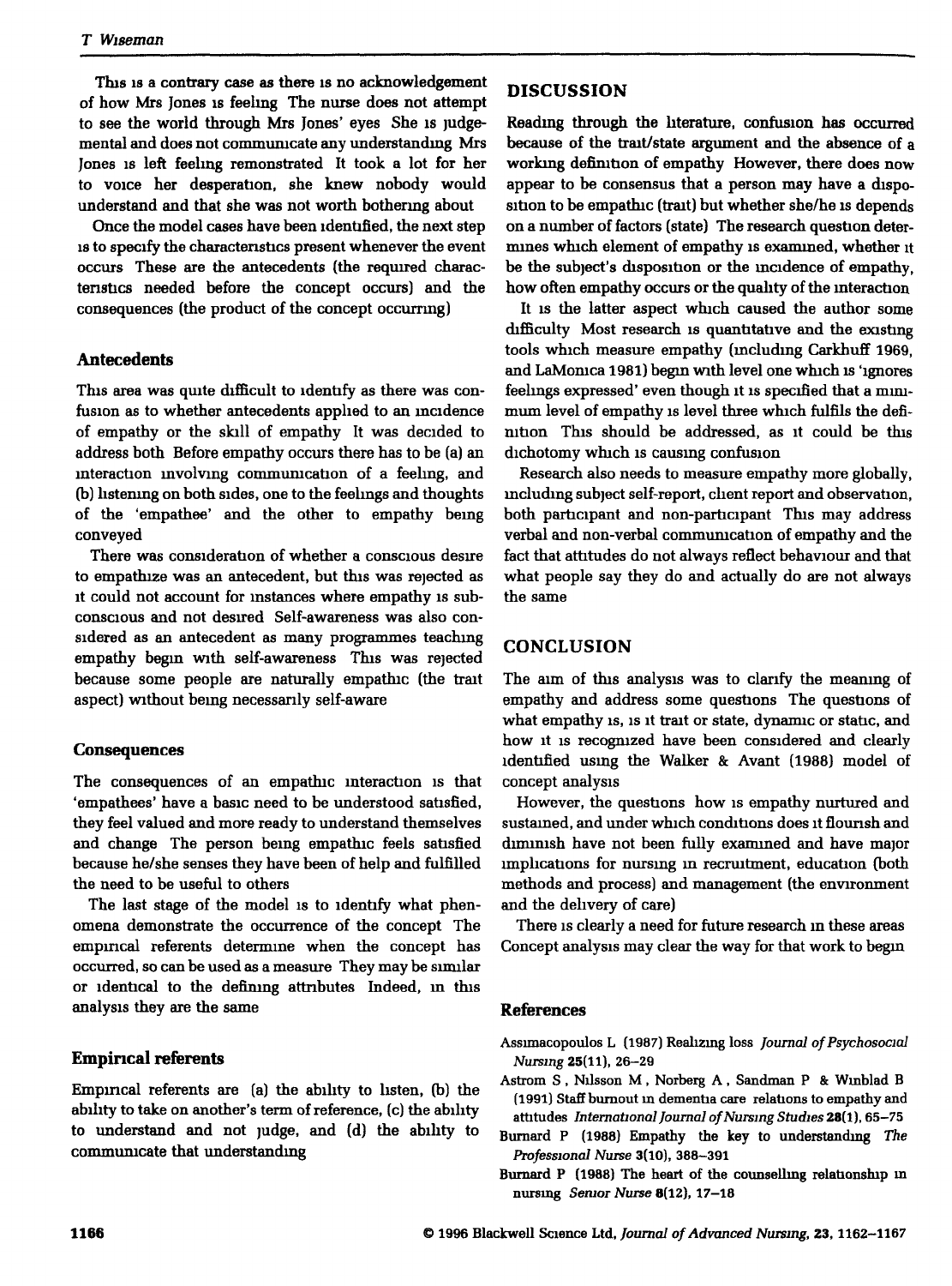- Bumard P (1987) Sharmg a viewpomt *Senior Nurse* 7(3), 38-39 Carkhuff R. (1969) *Helping and Human Relationships* **Holt,** Rmehart and Winston, New York.
- *Chambers 20th Century Dictionary* **(1983) WR. Chambers,** Edinburgh
- Cox B (1990) Nurses and empathy psychiatric nursing today The *Canadian Journal of Nursing Research* **22(3),** 19—22
- Cox B (1989) Drama m the arts lab buildmg empathy skills The *Australian Nurses Journal* 9(1), 14-15
- Cronbach L (1955) Processes affecting scores on 'understanding of others' and assumed similanty *Psychological Bulletin* 52, 177-193
- Cronbach L (1971) *Educational Measurement* Amencan Council on Education, Washington
- Engledow P (1987) Psychotherapeubc skills in nursing *Senior Nurse* 7(3), 40-41
- *Dictionary of Modem Thought* (1988) Fontana, London
- Gallop R , Lancee W & Garfinkel P (1990) The expressed empathy of psychiatric nurses *The Canadian Joumal of Nursmg Research* **22(3),** 7-13
- Gazda G (1973) *Human Relations Development* Allyn & Bacon, Boston
- Hogan R (1969) Development of an empathy scale *The Counselling Psychologist 5,* 14-18
- Homblow A , Kitson D & Jones K (1977) Measurmg medical students' empathy *Medical Education* 11, 7-12
- Kalisch B (1973) What is empathy'' *Amencan Joumal of Nursing* 73(9), 1548-1553
- LaMonica E (1981) Construct validity of an empathy instrument *Research m Nursing and Health 2,* 163-176
- LaMomca E , Garew D , Winder A , Haase A & Blanchard K (1976) Empathy training as the major thrust of a staff development program *Nursing Research* 25(6), 447-451
- Layton J (1979) The use of modelling to teach empathy to nursing students *Research m Nursing and Health 2,* 1683-176
- *Longman Dictionary of Psychology and Psychiatry* **(1984)** Longman, Harlow, Essex
- Morath J (1989) Empathy training *Nursmg Management* **20(3),** 60-63
- *Mosby's Medical and Nursing Dictionary* **(1986)** CV **Mosby,** St Loms, Missoun
- Olson J & Iwasiw G (1989) Nurses verbal empathy m four types of client situations *The Canadian Joumal of Nursing Research* **21(2),** 39-51
- Reynolds W (1987) Empathy we know what we mean but what do we teach' *Nurse Education Today 7,* 265-269
- Reynolds W & Presly A (1988) A study of empathy m student nurses *Nurse Education Today* 14, 330-335
- Rodgers B (1989) Concepts, analysis and the development of nursing knowledge *Journal of Advanced Nursing* 14, 330-335
- Rogers C (1957) The necessary and sufficient conditions of therapeutic change *Joumal of Consulting Psychology* 21, **95-103**
- *Saunders Encyclopedia and Dictionary of Medicine, Nursing and Applied Health* (1989) Saunders, Toronto
- Sharkey J (1985) Leammg not to understand *Nursing Times* 17, 50
- Smith M (1985) Words *Community View* 30, 5
- Smither S (1977) A reconsideration of the development study of empathy *Human Development* 20, 253-276
- Truax C & Milh J (1971) Perceived therapeutic conditions offered by contrasting occupations *Nursing Research* 21, 138-148
- Tshuldm V (1989) *Beyond Empathy* Chapman and Hall, London

Walker L & Avant K (1988) *Strategies for Theory Constructing m Nursing* Appleton and Lange, California

- Williams G (1989) Empathy and bumout m male and female helping professions *Research m Nursing and Health* 12, 169-178
- Wilson-Bamett J (1988) Lend me your ear *Nursing Times* 84(33), 51-53